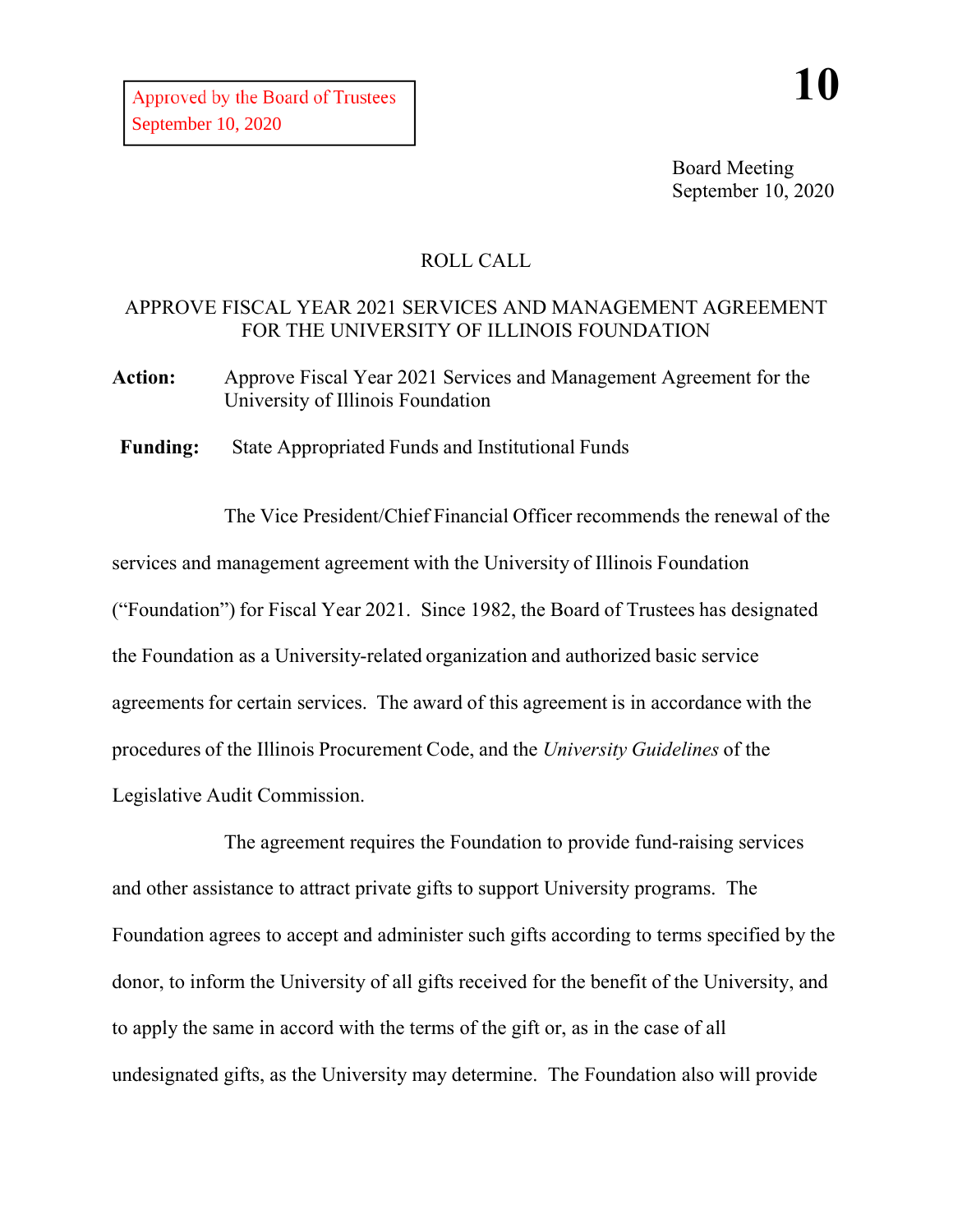management and supervisory services for the maintenance of donor records and alumni tracking on the Tracking and Engagement Database (TED). The Foundation will manage its endowment in a prudent manner; distribute returns earned by the endowment to university units as appropriate; and assesses an administrative fee to the endowment pool as a means to support fund-raising, administrative, and stewardship operations.

For Fiscal Year 2021 the University will provide direct support for the Foundation at an estimated total amount of \$8,020,200. This is an estimated amount; the exact amount may vary depending on actual costs incurred but not to exceed \$8,020,200. The support will be provided through payments to the Foundation during the course of the year based upon actual costs incurred and through funds allocated to the offices of development at the three universities. Certain routine business and financial services will be provided to the Foundation as needed. Also provided is the employer cost of benefits for university employees working for development offices at the three universities. State appropriated funds and institutional funds are available to support this agreement for Fiscal Year 2021. The Foundation shall provide regular budgetary, financial, and audit reports to the University and advise the University of key personnel changes. The Foundation shall provide regular updates on fundraising progress and strategic campaign initiatives. The University shall be notified of any changes in administrative and investment management fees and changes in endowment spending formulas.

The Board action recommended in this item complies in all material respects with applicable State and federal laws, University of Illinois *Statutes, The* 

2